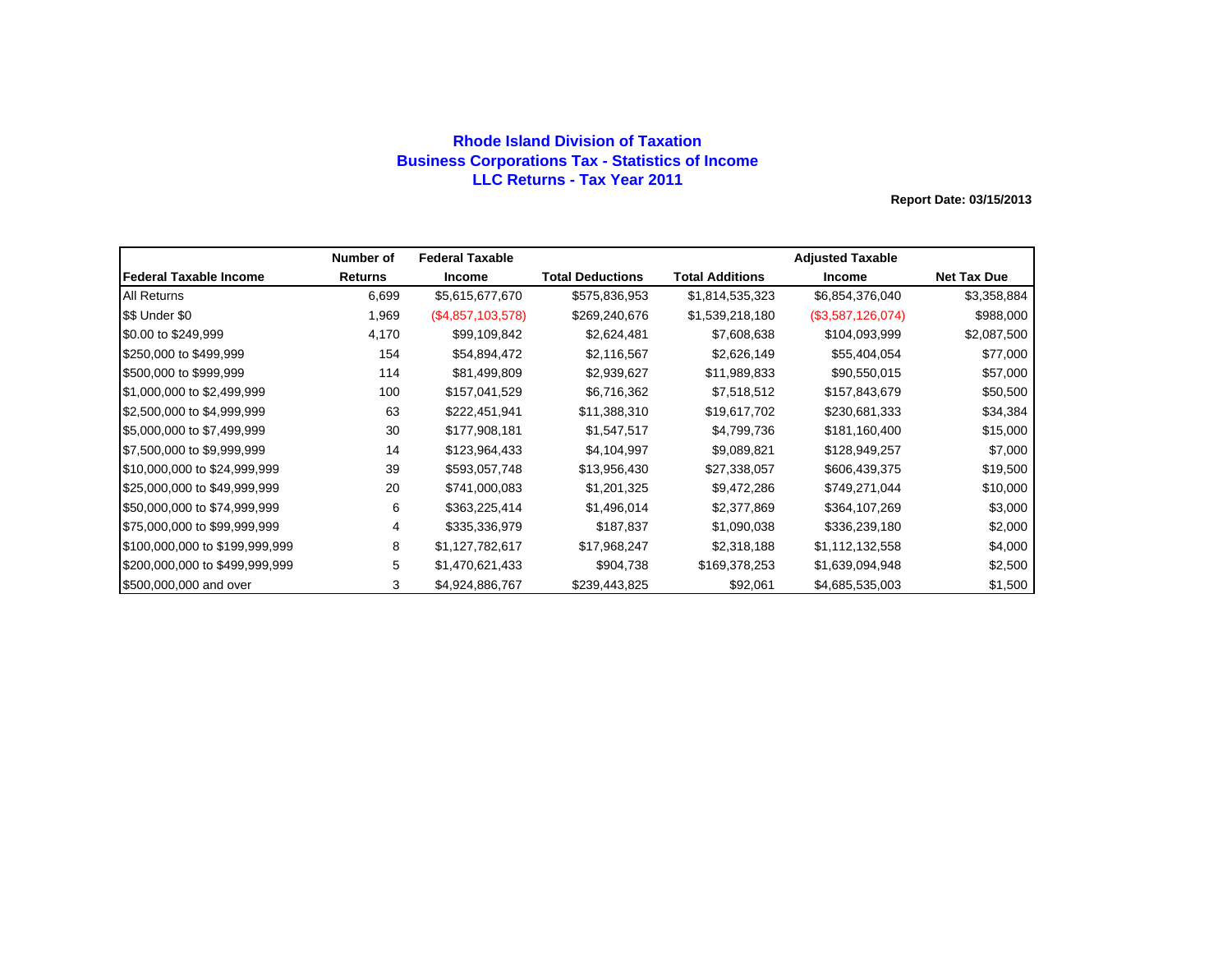## **Rhode Island Division of Taxation Business Corporations Tax - Statistics of Income LLC Returns - Deductions from Federal Taxable Income - Tax Year 2011**

|                                |                | Exempt          | Exempt          | <b>Depreciation</b> | <b>Depreciation</b> | <b>Discharge</b> | <b>Discharge</b> |
|--------------------------------|----------------|-----------------|-----------------|---------------------|---------------------|------------------|------------------|
|                                | Number of      | <b>Interest</b> | <b>Interest</b> | and Sec 179         | and Sec 179         | Indebt           | Indebt           |
| lFederal Taxable Income        | <b>Returns</b> | Count           | Amount          | Count               | Amount              | Count            | Amount           |
| <b>All Returns</b>             | 6,699          | 43              | \$4,444,000     | 919                 | \$560,503,106       | 4                | \$1,348,301,916  |
| \$\$ Under \$0                 | 1,969          | 11              | \$166,853       | 343                 | \$269,073,823       |                  | \$1,732,313      |
| \$0.00 to \$249,999            | 4,170          | 10              | \$45,112        | 373                 | \$2,579,369         |                  | \$74,360         |
| \$250,000 to \$499,999         | 154            | 3               | \$2,337         | 46                  | \$2,114,230         | 0                | \$0              |
| \$500,000 to \$999,999         | 114            |                 | \$3,160         | 38                  | \$2,936,467         | 0                | \$0              |
| \$1,000,000 to \$2,499,999     | 100            | 6               | \$91,686        | 47                  | \$6,624,676         | 0                | \$0              |
| \$2,500,000 to \$4,999,999     | 63             | 3               | \$3,015,387     | 28                  | \$8,372,923         | 0                | \$0              |
| \$5,000,000 to \$7,499,999     | 30             |                 | \$0             | 10                  | \$1,547,517         | 0                | \$0              |
| \$7,500,000 to \$9,999,999     | 14             |                 | \$896           |                     | \$4,104,101         | 0                | \$0              |
| \$10,000,000 to \$24,999,999   | 39             |                 | \$806           | 15                  | \$13,955,624        |                  | \$43,871         |
| \$25,000,000 to \$49,999,999   | 20             |                 | \$1,081,507     |                     | \$119,818           |                  | \$0              |
| \$50,000,000 to \$74,999,999   | 6              |                 | \$2             | 2                   | \$1,496,012         |                  | \$0              |
| \$75,000,000 to \$99,999,999   | 4              |                 | \$0             |                     | \$187,837           | 0                | \$0              |
| \$100,000,000 to \$199,999,999 | 8              |                 | \$0             | 2                   | \$7,078,400         | 0                | \$0              |
| \$200,000,000 to \$499,999,999 | 5              |                 | \$36,254        |                     | \$868,484           | 0                | \$0              |
| \$500,000,000 and over         |                |                 | \$0             | 2                   | \$239,443,825       |                  | \$1,346,451,372  |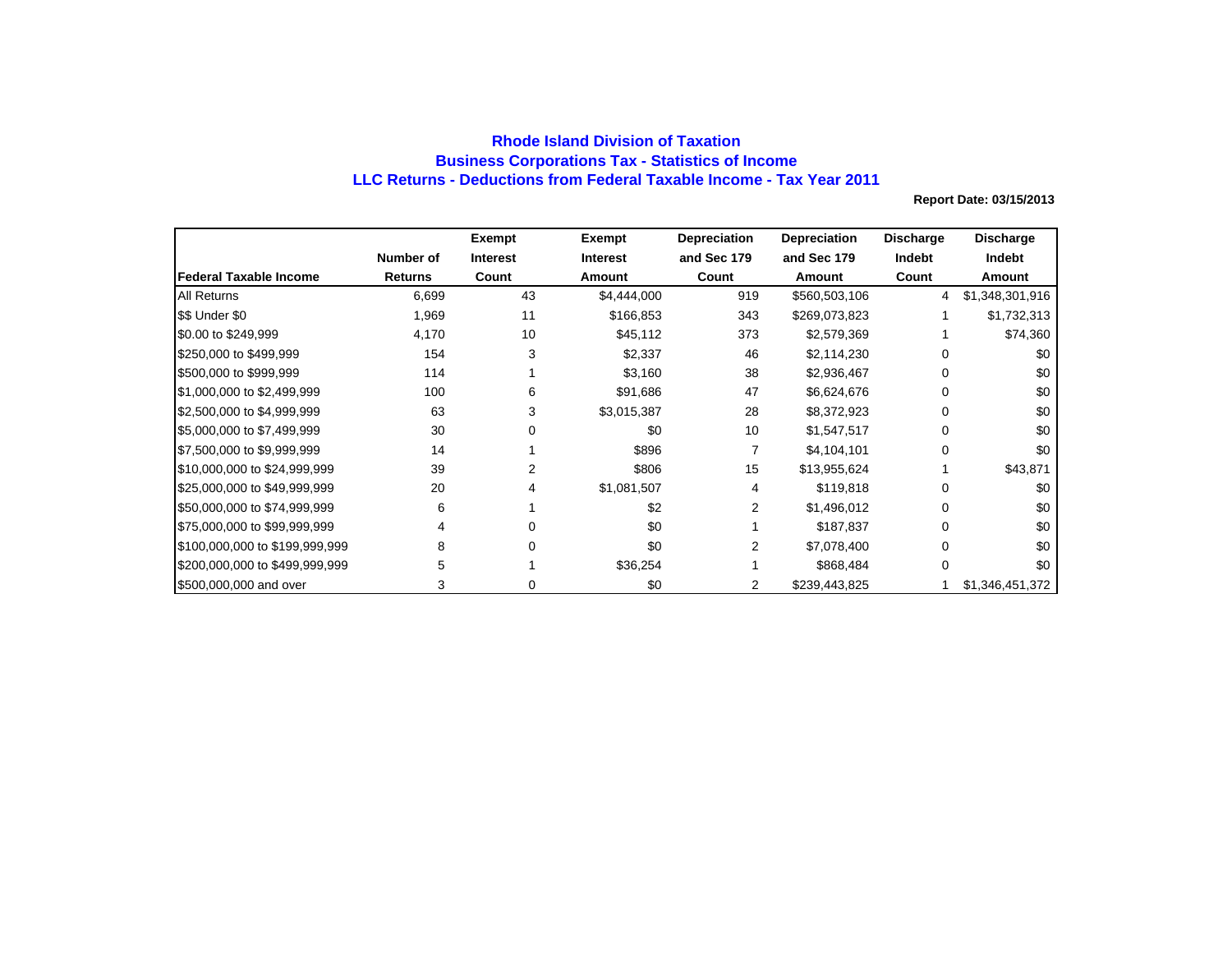## **Rhode Island Division of Taxation Business Corporations Tax - Statistics of Income LLC Returns - Additions to Federal Taxable Income - Tax Year 2011**

|                                |                | <b>Interest</b> | Interest      | <b>Bonus</b>            | <b>Bonus</b>            | <b>Discharge</b> | <b>Discharge</b> |
|--------------------------------|----------------|-----------------|---------------|-------------------------|-------------------------|------------------|------------------|
| <b>Federal Taxable</b>         | Number of      | <b>Income</b>   | <b>Income</b> | <b>Depreciation and</b> | <b>Depreciation and</b> | Indebt           | Indebt           |
| Income                         | <b>Returns</b> | Count           | Amount        | Sec 179 Count           | Sec 179 Amount          | Count            | Amount           |
| <b>All Returns</b>             | 6,699          | 57              | \$88,055,147  | 739                     | \$670,017,003           | 3                | \$95,000         |
| \$\$ Under \$0                 | 1,969          | 10              | \$83,441,622  | 292                     | \$395,209,426           | 2                | \$94,500         |
| \$0.00 to \$249,999            | 4,170          | 17              | \$53,031      | 228                     | \$7,441,928             |                  | \$500            |
| \$250,000 to \$499,999         | 154            | 3               | \$8,051       | 42                      | \$2,618,098             | 0                | \$0              |
| \$500,000 to \$999,999         | 114            | 6               | \$57,039      | 38                      | \$11,932,794            | 0                | \$0              |
| \$1,000,000 to \$2,499,999     | 100            | 9               | \$272,742     | 50                      | \$7,242,639             | 0                | \$0              |
| \$2,500,000 to \$4,999,999     | 63             | 2               | \$28,854      | 32                      | \$19,588,848            | 0                | \$0              |
| \$5,000,000 to \$7,499,999     | 30             | 2               | \$2,116       | 15                      | \$4,797,620             | 0                | \$0              |
| \$7,500,000 to \$9,999,999     | 14             | 0               | \$0           | 6                       | \$9,089,821             | 0                | \$0              |
| \$10,000,000 to \$24,999,999   | 39             | 5               | \$4,047,005   | 21                      | \$18,246,255            | 0                | \$0              |
| \$25,000,000 to \$49,999,999   | 20             |                 | \$46,843      |                         | \$18,692,009            | 0                | \$0              |
| \$50,000,000 to \$74,999,999   | 6              | 0               | \$0           | 3                       | \$2,376,869             | 0                | \$0              |
| \$75,000,000 to \$99,999,999   | 4              |                 | \$5,783       |                         | \$1,084,255             | 0                | \$0              |
| \$100,000,000 to \$199,999,999 | 8              | 0               | \$0           |                         | \$2,318,188             | 0                | \$0              |
| \$200,000,000 to \$499,999,999 | 5.             | 0               | \$0           | 2                       | \$169,378,253           | 0                | \$0              |
| \$500,000,000 and over         | 3              |                 | \$92,061      | 0                       | \$0                     | 0                | \$0              |